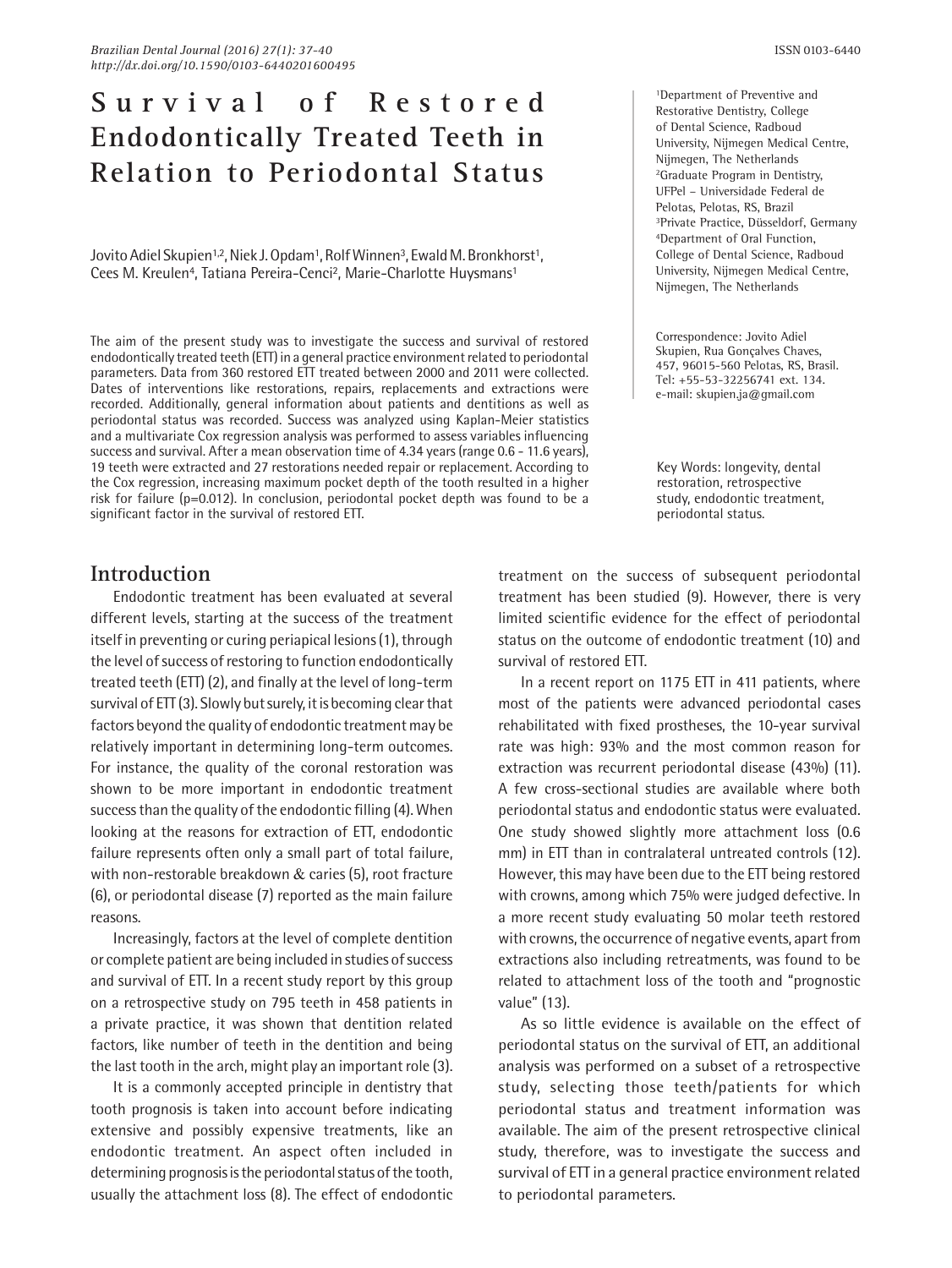### **Material and Methods**

The present study is a non-intervention clinical trial without need for local review board approval, according to European guidelines for good clinical practice (CPMP/ ICH/135/95). A previous report describes the parent data set and the recorded variables for the current study (3). In brief: digital files from a German private practice were used for collecting data for this practice-based survival study. Inclusion criteria were patients that had a root canal treatment and subsequent restoration (composite resin or crowns). Patients should be loyal to the practice, and ETT with a minimal observation time of 6 months were included. From the parent data set of 458 patients (795 ETT), 158 (93 female and 65 male) fulfilled the additional inclusion criterion of periodontal status and treatment data being available, corresponding to 360 ETT.

From the patient records, dates of endodontic and

restorative procedures, date and type of intervention (repairs/replacement/extractions) and dates of periodontal treatments or periodontal check up were collected. The last visit was considered as the censoring date for restorations and tooth still *in situ* . The following periodontal characteristics were collected from the patient files:

-Maximum pocket depth of tooth: Pockets were measured before endodontic treatment at six sites, and the highest value of the 6 measurements was recorded as maximum pocket depth of the tooth.

-Average of maximum pocket depth of dentition: An average of maximum pocket depths of all teeth (as described above) was calculated.

Statistical analyses were performed with SPSS 20 (SPSS Inc., Chicago IL, USA) and R (v. 3.0.2: R. Foundation for Statistical Computing, Vienna, Austria). For the outcome success, failure was defined as an ETT needing repair, a

| (Last Step)<br>Variable          | p-Value | Hazard ratio | 95% Confidence Interval |       |
|----------------------------------|---------|--------------|-------------------------|-------|
|                                  |         |              | Lower                   | Upper |
| <b>Success</b>                   |         |              |                         |       |
| Pocket depth of tooth            | 069     | 106          | 079                     | 143   |
| Number of teeth in the dentition | 0004    | 092          | 087                     | 097   |
| Premolars (reference=Incisor)    | 071     | 084          | 033                     | 213   |
| Molars (reference=Incisor)       | 010     | 225          | 085                     | 594   |
| Decayed teeth                    | 002     | 084          | 072                     | 097   |
| Survival                         |         |              |                         |       |
| Pocket depth of tooth            | 0012    | 160          | 111                     | 230   |
| Number of teeth in the dentition | < 0001  | 088          | 084                     | 094   |



Figure 1. Kaplan-Meier for ETT success (A) and survival (B) by maximum pocket depth of the tooth.

38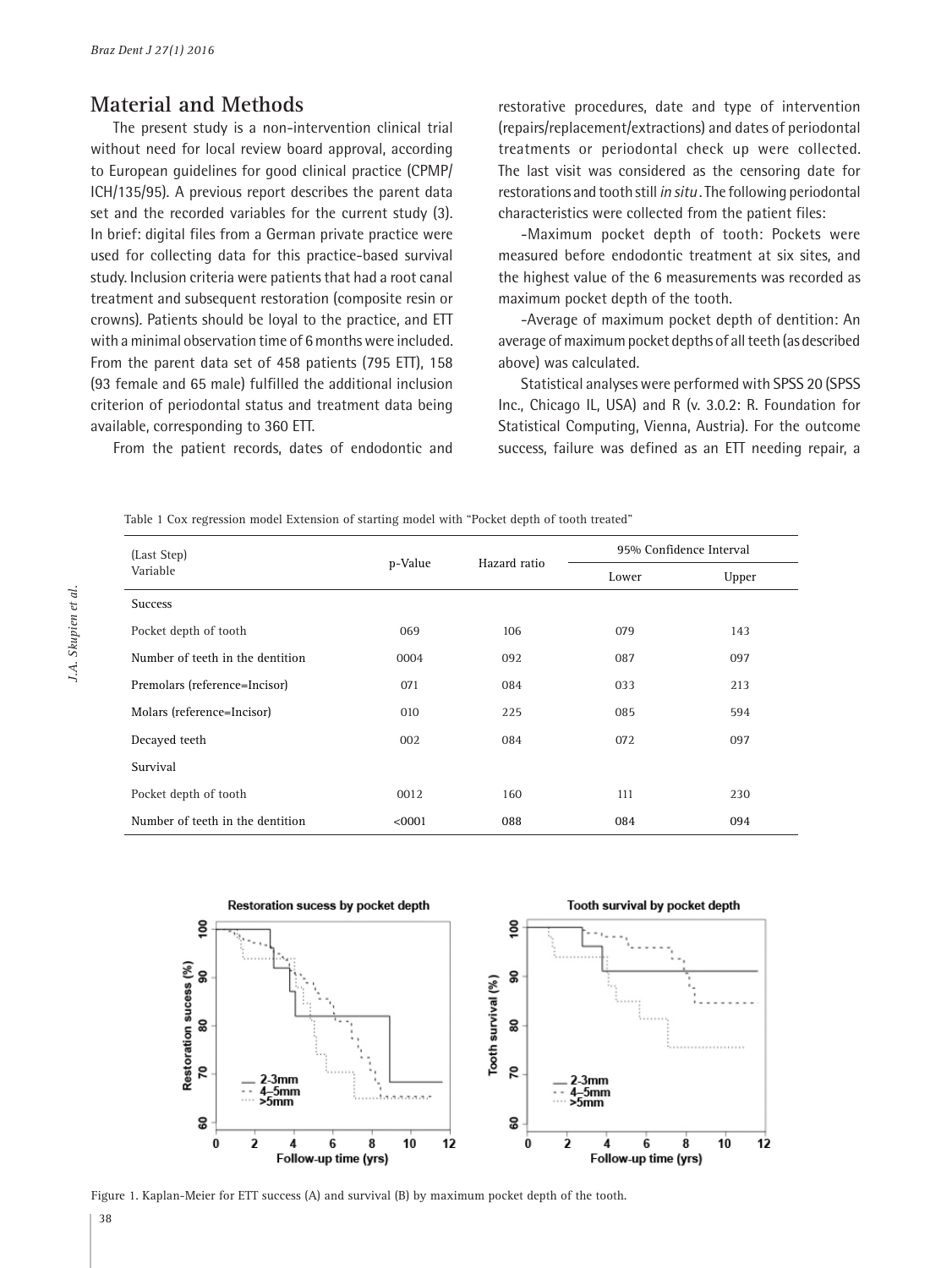new restoration or extraction. For the outcome survival, failure was defined as an ETT being extracted. The influence of variables on success/survival was analyzed using Coxregression with a Gamma distributed frailty term to model for the clustering of multiple ETT in one patient. As a starting point for the Cox model, the final model from the parent dataset was used (3). For this model, the best extension with additional periodontal information was evaluated. For visualization of the effect of the periodontal variable, Kaplan-Meier curves were constructed for both success and survival.

#### **Results**

The patients (mean age 44.3 years, SD 12.5) included in this study had on average 25.9 teeth in their dentition. The maximum pocket depth of the evaluated tooth ranged from 2 to 10 mm. Average maximum pocket depth of the dentition ranged from 2.5 to 6.5 mm.

After a mean observation time of 4.34 years (range 0.6 - 11.6 years), 19 teeth were extracted and 27 restorations needed repair or replacement. This involved 5 old crowns, 21 composites and 22 new crowns. The annual failure rates (AFR) for success of restorations and survival of teeth are not reported here as they have been more extensively reported on in the parent study (3).

Due to the reduced sample size, with reduced number of events (48 for success and 19 for survival), the Cox regression models could include a maximum of 5 and 2 factors for success and survival, respectively. Therefore, in the first model, the factor with the highest p-value was omitted (presence of a post, p>0.1). In the second model, combinations of variables from the original models with the periodontal variables were explored.

The addition of "maximum pocket depth of tooth treated" to the model showed to be the best extension of the starting models. Adding the average maximum pocket depth of the patient to this extended model was not a statistically significant improvement of either model. In Table 1, the most extended models are presented for both success and survival. For tooth survival, the number of teeth in the dentition functioned as a protection factor while an increasing maximum pocket depth represented a higher failure risk (p<0.05) (Table 1).

For a better visualization of the influence of pocket depth on success and survival of ETT, a classification was made. Three groups were created: 2-3 mm, 4-5 mm and >5mm of pocket depth. Kaplan-Meier survival curves were made for these groups (Fig. 1).

### **Discussion**

This practice-based study evaluated the survival and success of ETT originating from a single dental practice and a single operator. The outcome of this kind of practice-based studies must to be interpreted with care and appropriate statistics should be applied, like the backward stepwise Cox regression that enables to do a multi-variate analysis, and consequently analyze the risk factor of variables.

Of the additional periodontal variables included in this study, only maximum pocket depth of the treated tooth was considered a significant factor in tooth survival. This is in accordance with the study of Setzer (13), where the need for retreatment or extraction was associated with pre-operative attachment loss of the tooth. The size of the effect, as may be seen by the divergence of the Kaplan-Meier curves, is substantial. The calculated hazard ratio of 1.60 indicates that every extra mm of maximum pocket depth increases the risk of failure of the restored ETT by 60%. Moreover, extra care is required in periodontitis patients with ETT due to the high probability of more bone loss compared to untreated teeth (14).

Separately, pocket probing depth and ETT teeth were shown to be factors that can affect tooth survival (15). However, in the present study, it was shown that periodontal disease in ETT could act as an extra risk factor. Overall periodontal status of the dentition as expressed by average pocket depth was not a significant factor, indicating that periodontal disease probably acts more as a tooth-related risk factor, rather than a general dental health related factor. The present results confirm the importance of periodontal status of the tooth in the survival of ETT teeth, outstripping more commonly reported factors such as crown or post placement.

Deeper pocket also increases the crown length, hence increasing stress concentration, which may explain its influence on tooth survival (16). On the other hand, as also demonstrated in the previous study, a greater number of teeth in the dentition acts as a protection factor, possibly because it may be viewed as an overall dental health indicator.

In conclusion, periodontal pocket depth was found to be a significant factor in the survival of restored ETT teeth.

#### **Resumo**

O objetivo do presente estudo foi investigar a taxa de sucesso e de sobrevivência de dentes restaurados e tratados endodonticamente (DTE) em uma clínica privada e relacionar com índices periodontais. Dados de 360 restaurações realizadas em DTE realizadas entre 2000 e 2011 foram coletados. As datas das intervenções, como restaurações, reparos, substituições e extrações foram registradas. Ainda, informações gerais relacionadas aos pacientes, aos dentes envolvidos e ao estado periodontal foram também coletadas. A taxa de sucesso foi analisada utilizando o método estatístico Kaplan-Meier e uma análise multivariada do tipo regressão de Cox foi realizada para avaliar variáveis que influenciaram na taxa de sucesso e de sobrevivência. Depois de um período de observação médio de 4,34 anos (0,6-11,6 anos), 19 dentes foram extraídos e 27 restaurações precisaram de reparo ou substituição. De acordo com a regressão de Cox, o aumento na profundidade de bolsa